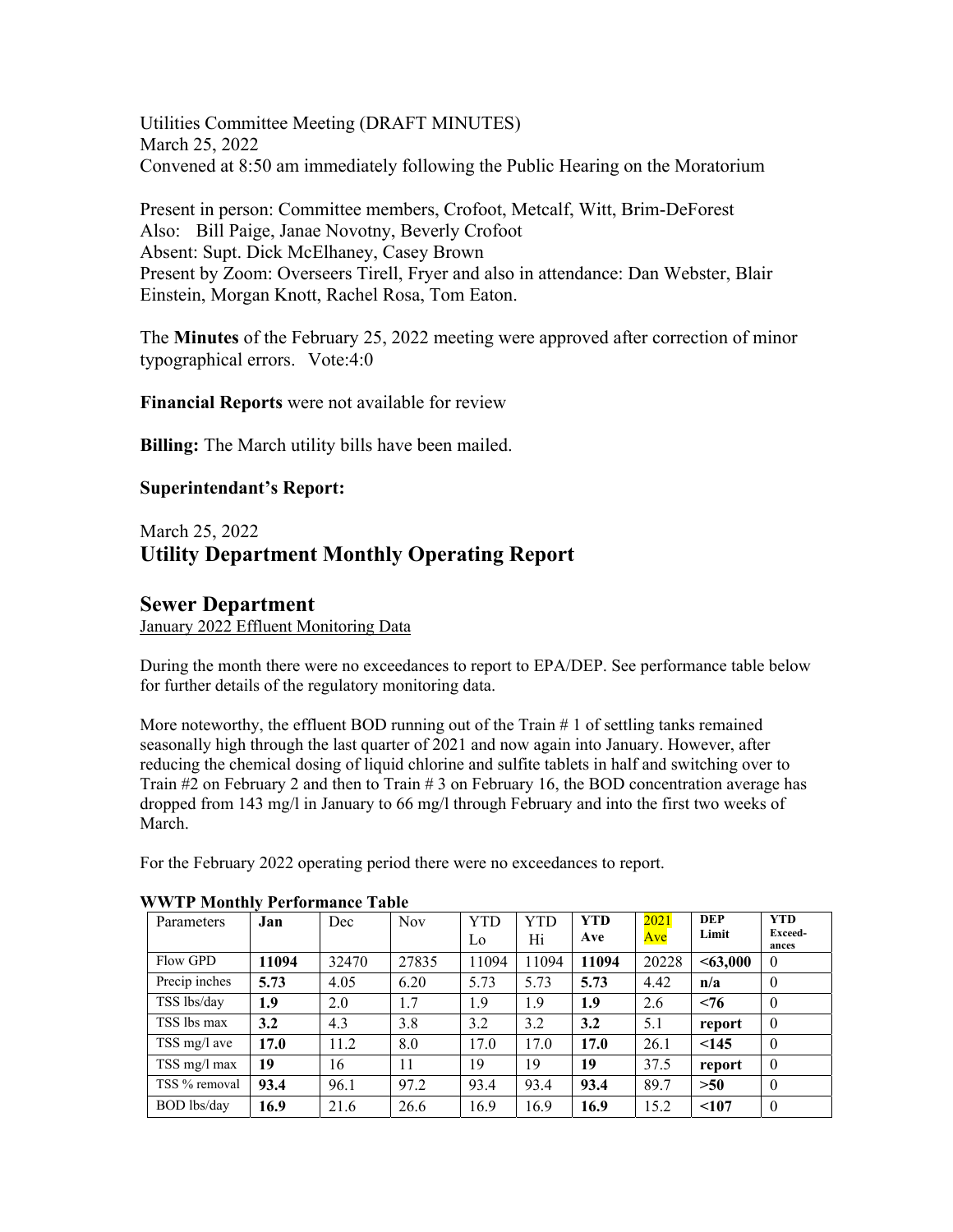| <b>BOD</b> lbs max  | 33.7     | 37.9  | 44.8  | 33.7     | 33.7     | 33.7     | 26.9  | report | $\Omega$ |
|---------------------|----------|-------|-------|----------|----------|----------|-------|--------|----------|
| <b>BOD</b> mg/l ave | 142.5    | 130   | 128.4 | 142.5    | 142.5    | 142.5    | 140.1 | $203$  | $\theta$ |
| BOD mg/l max        | 170      | 170   | 160   | 170      | 170      | 170      | 161.6 | report | $\theta$ |
| BOD % removal       | 50.9     | 55.1  | 55.7  | 50.9     | 50.9     | 50.9     | 51.6  | >30    | $\theta$ |
| pH low              | 6.5      | 6.5   | 6.5   | 6.5      | 6.5      | 6.5      | 6.5   | >6.0   | $\theta$ |
| pH high             | 6.7      | 6.8   | 6.8   | 6.7      | 6.7      | 6.7      | 6.8   | < 9.0  | $\theta$ |
| St solids ml/l      | 0.1      | 0.1   | 0.1   | 0.1      | 0.1      | 0.1      | 0.15  | report | $\theta$ |
| TRC mg/l max        | 0.03     | 0.03  | 0.03  | 0.03     | 0.03     | 0.03     | .03   | < 0.3  | $\Omega$ |
| Fecal cfu ave       | $\leq$ 4 | 27.11 | < 8   | $\leq$ 4 | $\leq$ 4 | $\leq$ 4 | 9.58  | $14$   | $\theta$ |
| Fecal cfu max       | $\leq$ 4 | $<$ 8 | < 8   | $\leq$ 4 | $\leq$ 4 | $\leq 4$ | 19.37 | $<$ 31 | $\theta$ |
| Entero cfu ave      | na       | na    | na    | na       | na       | na       | 10.8  | < 8    | $\theta$ |
| Entero cfu max      | na       | na    | na    | na       | na       | na       | 26.9  | < 54   | $\theta$ |
| $Hg$ ng/l ave       | na       | na    | 18.28 | na       | na       | na       | 18.28 | 33.4   | $\Omega$ |
| Hg ng/l max         | na       | na    | 7.0   | na       | na       | na       | 7.0   | 50.1   | $\theta$ |
|                     |          |       |       |          |          |          |       |        |          |

**Note**: *The last exceedance for flow was 188 months ago (2/2006). The last exceedance for BOD was 6 months ago (8/2021). The last exceedance for fecal coliform was 5 months ago (9/2021). The last exceedance for enterococci was 5 months ago (9/2021). The record annual average low for flow was 12,017 gpd in 2017.* 

# Drinking Water Department

January 2022 Production and Water Quality.

Purchased water for the month averaged 12,936 gpd compared to 15,602 gpd for the same month in 2021. The weekly free chlorine residual in the drinking water ranged from  $0.29 - 0.9$  ppm/Cl<sup>2</sup> compared to the recommended goal of  $> 20$  to  $\leq 1.0$  ppm/Cl<sup>2</sup>. The EPA maximum concentration level (MCL) not to be exceeded for chlorine residual is 4.0 ppm. The monthly total coliform and e-coli water sample test results were both negative.

## **Discussion:**

In Supt. McElhaney's absence, Crofoot reported the substance of discussions with Supt. McElhaney yesterday. The BOD concentrations have fallen from 130 range to 60's with the transition from Train One to Train Three. The amount of Chlorine for decontamination and Sulfite for dechlorination have slowly been decreased by half without any positive coliform tests. The dilution factor of samples for bacterial testing has been decreased from 10:1 to 8:1 to 4:1. The tablet feeder for Sulfite tablets is more difficult to calibrate than the metered feeding of liquid Bisulfite that was previously used, but Fernie is steadily ratcheting back the Sulfite dosage. He now tests the effluent for both total chlorine residual and free chlorine residual to assist in the dosing of sulfite for dechlorination.

We are unable, with our system, to obtain data on influent BOD, which makes it more difficult to assess the meaning of effluent BOD.

Pumping of the tanks will take place twice this summer—in July after the Fourth, and in September. All trains will be pumped. Residual sludge in the  $3<sup>rd</sup>$  and  $4<sup>th</sup>$  tanks of each train will be pumped back into tanks 1 and 2 before they are emptied. This pump around solution is much more economical costing Only \$75/1000 gal compared to \$260/1000 gal for pumping out, transporting, and sludge wasting the content.